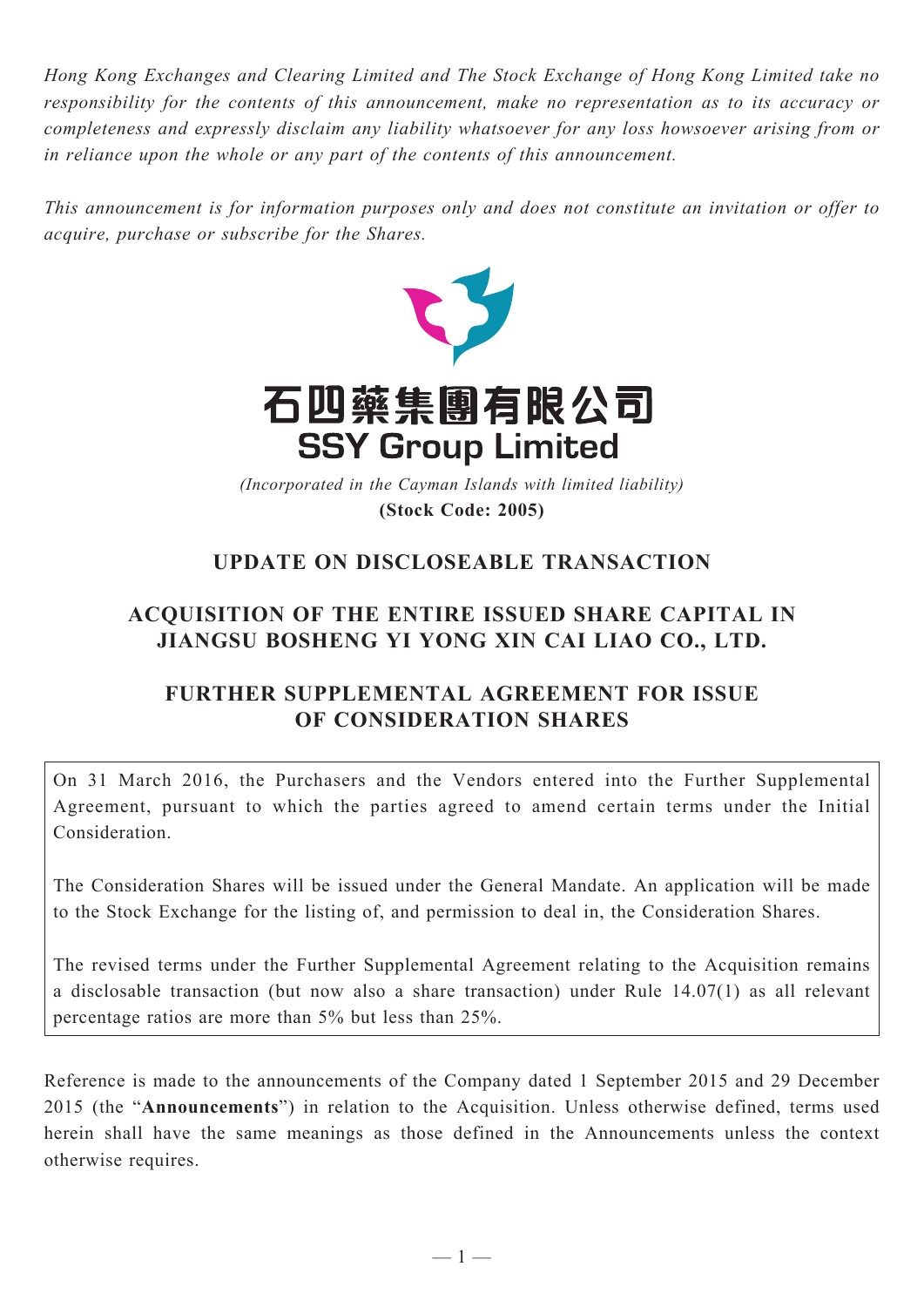On 31 March 2016, the Purchasers and the Vendors entered into a further supplemental agreement to the Agreement ("**Further Supplemental Agreement**").

#### **THE FURTHER SUPPLEMENTAL AGREEMENT**

### **DATE**

31 March 2016 (after trading hours of the Stock Exchange)

### **Parties**

- 1. Vendors
- 2. Purchasers

To the best of the Directors' knowledge, information and belief having made all reasonable enquiry, each of the Vendors is a third party individual independent of the Company and the connected persons (as defined under the Listing Rules) of the Company.

### **Amendment of payment terms and payment methods**

Subject to and in accordance with the terms of the Further Supplemental Agreement, the parties have conditionally agreed to amend the payment terms and payment methods from cash payments to a combination of cash and consideration shares as follows:

The Initial Consideration shall be satisfied in full by the Purchasers to the Vendors in the following manner:

- i. the Purchasers have paid the consideration of RMB107,755,000 (the "**First Payment**");
- ii. the second part of the consideration shall be payable to the Vendors within two business days after the date of the fulfillment of the Condition Precedent (the "**Second Payment**") and shall be calculated according to the following formula, and in any event shall not exceed RMB73,745,000:

Second Payment = 
$$
(ANP^* of 2015 \times 9.5) - RMB107,755,000
$$

\*ANP = the actual audited profit after tax before extraordinary items of the Target Company

The Second Payment shall be satisfied in the following manner:

(A) RMB16,000,000 shall be payable in cash; and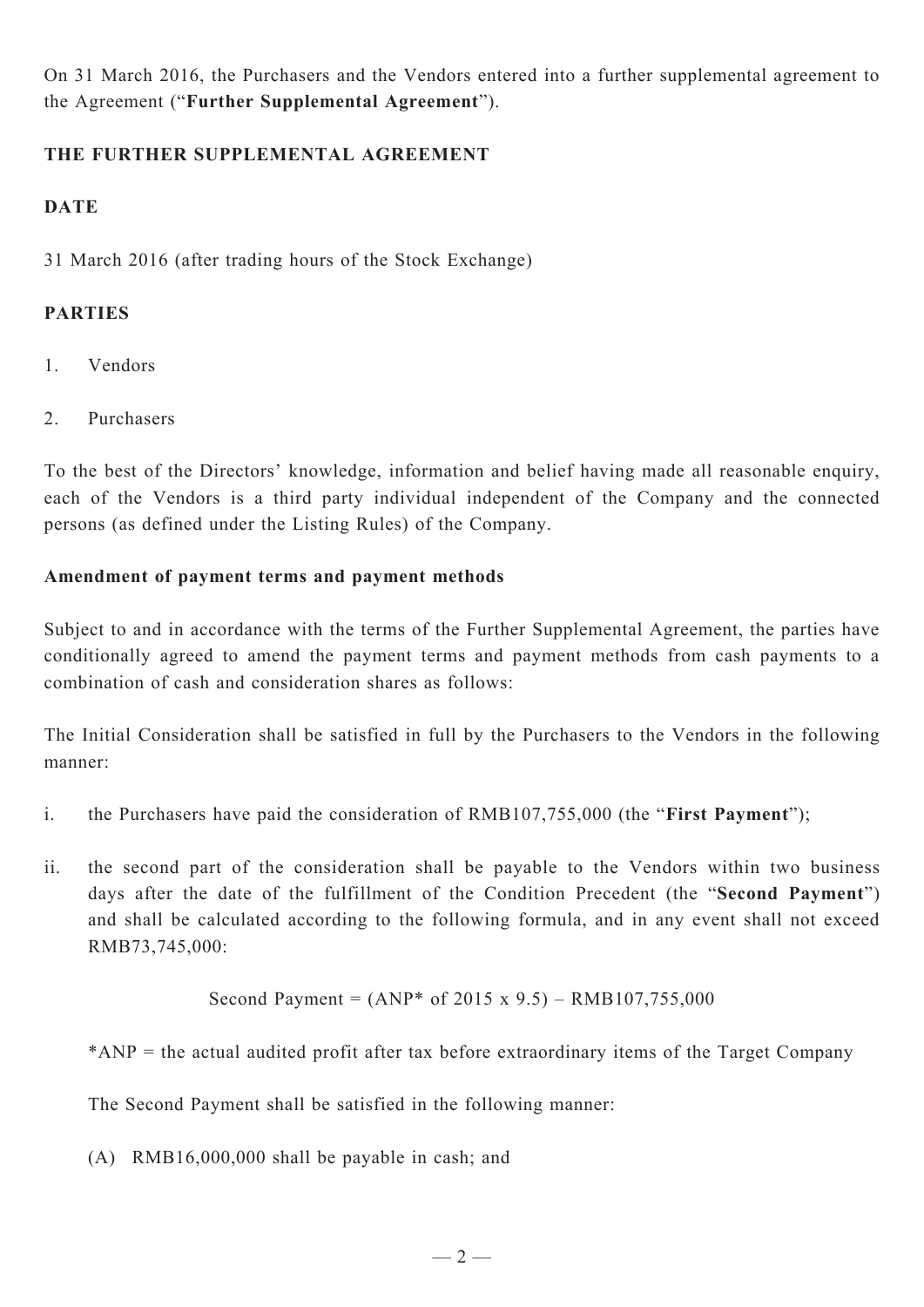- (B) the remaining balance shall be payable by the Company by issuing new Shares ("**Consideration Shares**"). The Consideration Shares will be issued to the Vendors at the price of the average closing price of the Shares as quoted on the Stock Exchange for the last twenty consecutive trading days before the date of the Further Supplemental Agreement ("**20 Days Average Price**").
- iii. The Vendors warrants that the ANP for the year ending 31 December 2016 will be not less than RMB25,000,000. For this reason, the Vendor agrees to pledge 10,000,000 Consideration Shares ("**Pledged Shares**") in proportion to their original shareholding in the Target Company to the Company in favour of Company upon the allotment and issue of the Consideration Shares ("**Issue Date**") from Issue Date until one month after the date of the issue of the 2016 audited account of the Target Company ("**Pledge Period**"). If the ANP for the year ending 31 December 2016 falls below RMB25,000,000, the shortfall amount shall be (i) made up by the Vendors directly to the Company in proportion to their original shareholding during the Pledge Period, or (ii) made up by the proceeds from disposal of part of the Pledged Shares in proportion to their original shareholding in the Target Company during the Pledge Period. Any remaining Pledged Shares shall be returned to the Vendors upon the release. The maximum amount to be made up by the Vendors to the Company pursuant to above will be the then market price of the Pledged Shares.

Save and except for the aforesaid amendments and revisions, all other terms and conditions of the Agreement (as supplemented by the Supplemental Agreement dated 29 December 2015) shall remain unchanged and continue to be in full force and effect.

#### **Consideration Shares**

The 20 Days Average Price is HK\$ 2.429. Based on the above and the exchange rate of HK\$1 to RMB0.83602, the Consideration Shares shall be 28,436,000 Shares.

The Consideration Shares represent (i) approximately 1.01% of the existing issued share capital of the Company and (ii) approximately 1.00% of the Company's issued share capital as enlarged by the issue of the Consideration Shares. The Consideration Shares will be allotted and issued under the General Mandate as mentioned below. The Consideration Shares when allotted and issued shall be credited as fully paid and rank pari passu with all other Shares in issue in the share capital of the Company.

Application will be made by the Company to the Stock Exchange for the approval for the listing of, and permission to deal in, the Consideration Shares.

The amount and issue price of the Consideration Shares were determined on an arm's length commercial basis between the Purchasers and the Vendors by reference to the market price of the Consideration Shares under the prevailing market conditions.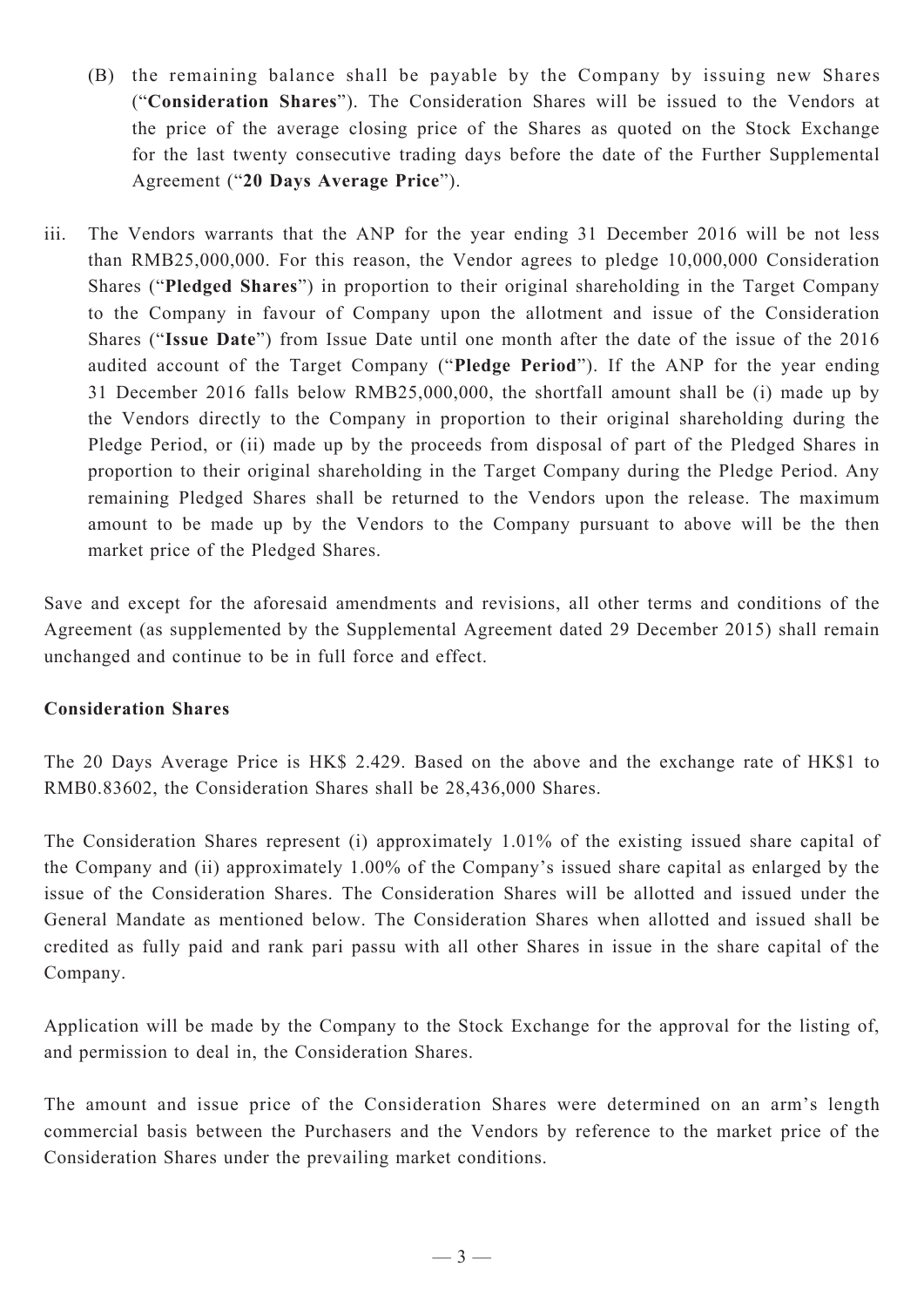The issue price of HK\$2.429 per Consideration Share represents:

- (a) a discount of approximately 1.26% to the closing price of HK\$2.46 per Share as quoted on the Stock Exchange on 31 March 2016, being the date of the Agreement;
- (b) a discount of approximately 1.66% to the average closing price per Share as quoted on the Stock Exchange for the last 5 consecutive full trading days prior to the date of the Agreement on 31 March 2016, being HK\$2.470 per Share; and
- (c) a discount of approximately 0.25% over the average closing price per Share as quoted on the Stock Exchange for the last 10 consecutive full trading days prior to the date of the Agreement on 31 March 2016, being approximately HK\$2.435 per Share.

### **Condition Precedent**

Completion of the Further Supplemental Agreement is conditional upon the Stock Exchange granting the approval for the listing of, and permission to deal in, the Consideration Shares (the "**Condition Precedent**").

The Condition Precedent is not waivable. If the Condition Precedent has not been fulfilled before 30 June 2016 or such later date as the parties may otherwise agree, neither the Vendor nor the Company shall be obliged to proceed with the completion of the Further Supplemental Agreement.

### **Completion**

Completion shall take place within two business days after the date of the fulfillment of the Condition Precedent or such later date as the parties may otherwise agree in writing.

### **GENERAL MANDATE TO ISSUE THE CONSIDERATION SHARES**

The maximum number of Shares which may be allotted and issued under the general mandate granted to the Directors by the Shareholders at the annual general meeting held on 15 May 2015 is 593,705,477 Shares ("**General Mandate**"). Up to the date of this announcement, the General Mandate has not been utilized since its grant date. The issue of the Consideration Shares shall be under the General Mandate and is not subject to further Shareholders' approval.

### **INFORMATION ON THE TARGET COMPANY**

The Target Company is principally engaged in the manufacturing and sales of medicinal butyl rubber stoppers, synthetic polyisoprene liners and non-PVC multi-layer co-extrusion film for infusion solution with a registered capital of RMB49,980,000.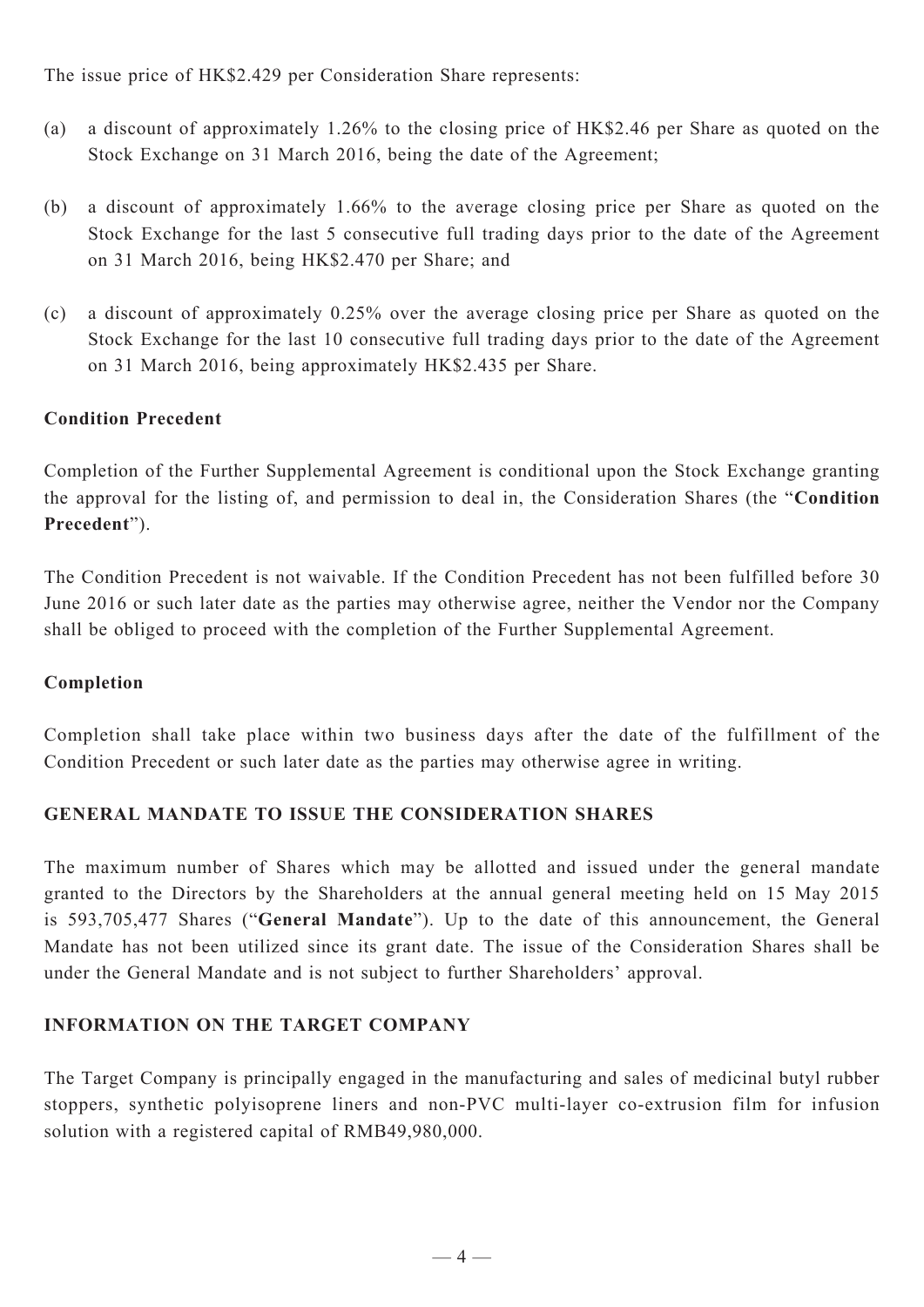The following information is extracted from the audited results of the Target Company for the two financial years ended 31 December 2015:

|                   | For the year ended 31 December |             |  |
|-------------------|--------------------------------|-------------|--|
|                   | 2015                           | 2014        |  |
|                   | <b>RMB</b> million             | RMB million |  |
|                   | (audited)                      | (audited)   |  |
| Turnover          | 177.90                         | 171.27      |  |
| Profit before tax | 22.87                          | 23.64       |  |
| Profit after tax  | 19.32                          | 20.30       |  |

The audited total asset value and net asset value of the Target Company was approximately RMB260.78 million and RMB121.28 million, respectively as at 31 December 2015.

### **EFFECT ON THE SHAREHOLDING STRUCTURE OF THE COMPANY**

The changes in the shareholding structure of the Company as at the date of this announcement and immediately after the Completion are set out as below:

| <b>Name of Shareholders</b>                                          | As at the date of this<br>announcement |             | <b>Immediately after</b><br>Completion |                  |
|----------------------------------------------------------------------|----------------------------------------|-------------|----------------------------------------|------------------|
|                                                                      | Number of<br><b>Shares</b>             | Approximate | Number of<br>% Shares                  | Approximate $\%$ |
| Mr. Qu Jiguang (Note 1)                                              | 880, 101, 000                          | 31.42       | 880,101,000                            | 31.10            |
| Sichuan Kelun Pharmaceutical<br>Co., Ltd (四川科倫藥業股份<br>有限公司) (Note 2) | 280,586,000                            | 10.02       | 280,586,000                            | 9.92             |
| The Vendors                                                          |                                        |             | 28,436,000                             | 1.00             |
| Public Shareholders                                                  | 1,640,486,385                          | 58.56       | 1,640,486,385                          | 57.98            |
| Total                                                                | 2,801,173,385                          | 100.00      | 2,829,609,385                          | 100.00           |

\* *Certain percentage figures included above table has been subject to rounding adjustments. Accordingly, figures shown as totals may not be an arithmetic aggregation of the figures preceding them.*